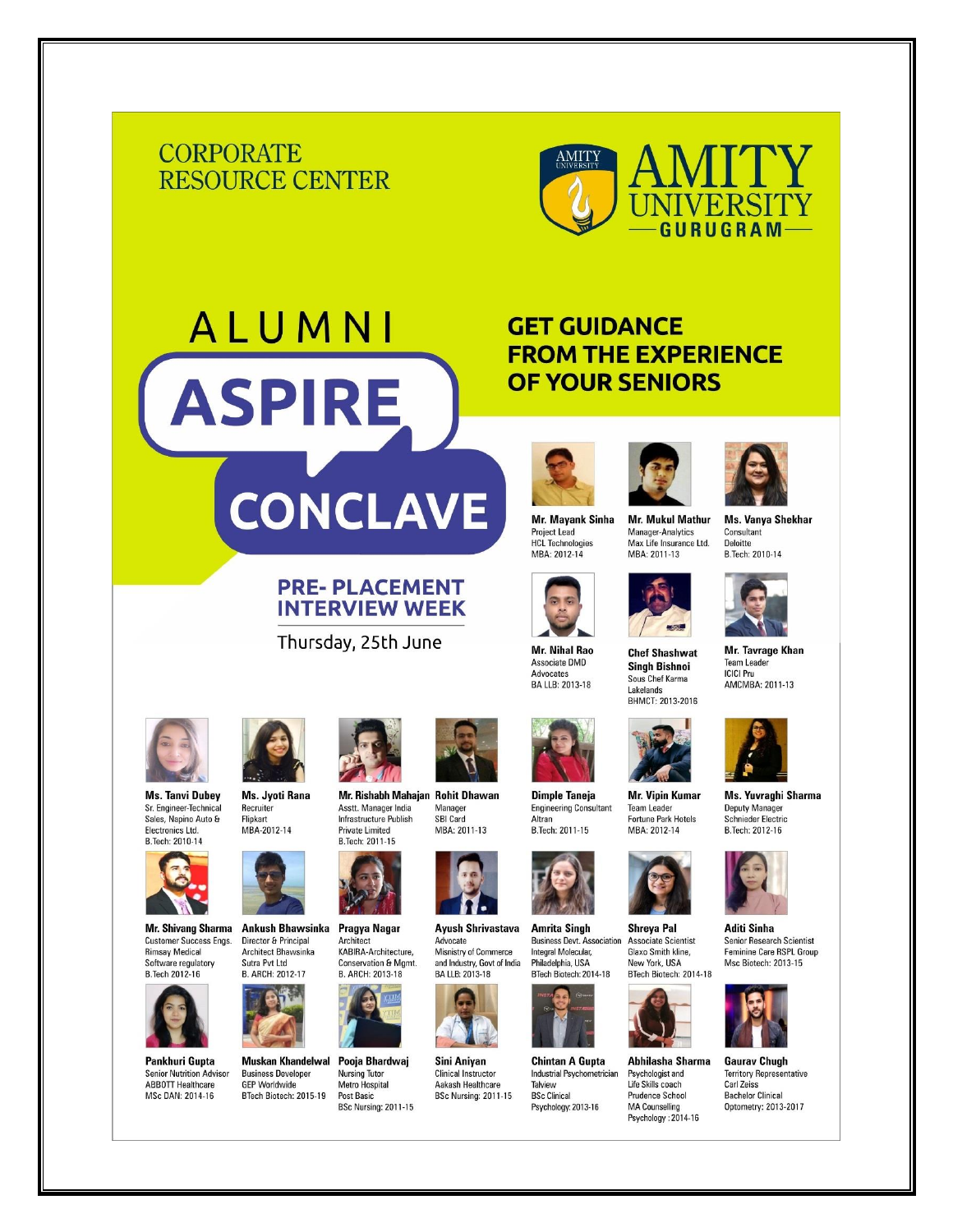## Corporate Resource Centre Organized Alumni Aspire Conclave – 2020- Uniting Alumni with Alumni- A Game plan for success on 25th June 2020

Events

## **25 Jun 2020|Gurgaon (Manesar)**

Alumni Aspire Conclave 2020- Uniting Alumni with Alumni- A Game plan to success" was one its kind event with such a magnitude where in 20 Proud alumni passed out in yester years have come on a common online platform in this covid-19 pandemic. Amity Alumni from foreign locations also participated.

The event lasted for 3 hours where in the event has been graced by Hon'ble Vice Chancellor Prof (Dr.) P.B. Sharma with his opening address to all the alumnus followed by opening remarks from Mr. Chetan Singh- Associate director CRC. After that the platform has been made open to all the distinguished alumni's who turn by turn share their experience and motivate the students on various critical points to be a successful career post completion of the respective degree. After the interactions the event gets concluded with the vote of thanks from Mr. Ankur Gupta – Deputy Director-CRC. Event was well coordinated by our current students Mr. Daksh Sethi and Ms. Shivangi. More than 20 Alumni participated in the conclave from different domains.

During the session the students gets details insight about the success mantras to be a more successful and more employable in the eyes of the future recruiter. The students have also got to cherish the old memories of their alumnus and were overwhelmed by the sheer presence of the proud alumnus.

| S.N<br>$\mathbf{o}$ | Name of the Alumni | <b>Amity Program</b> | Institute                              | <b>Academic</b><br>Year | <b>Current</b><br>Company |
|---------------------|--------------------|----------------------|----------------------------------------|-------------------------|---------------------------|
|                     |                    |                      | Amity School<br>οf<br>Engineering<br>& |                         |                           |
| 1                   | Ms. Vanya Shekhar  | <b>B.Tech</b>        | Technology                             | 2010-14                 | Deloitte                  |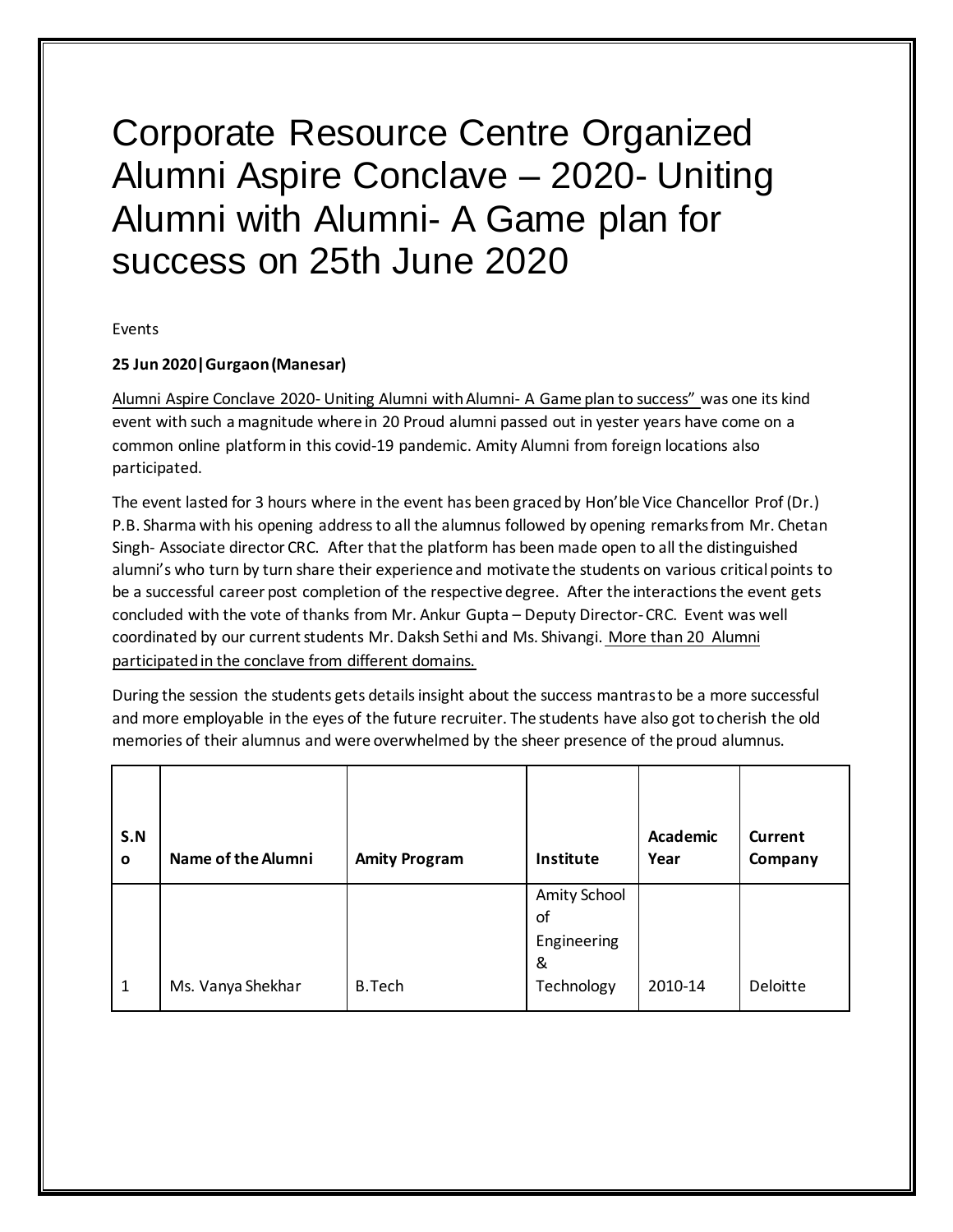| $\overline{2}$ | Mr. Nihal Rao                  | <b>BALLB</b>  | Amity Law<br>School                                  | 2013-18   | <b>DMD</b><br>Advocates                                   |
|----------------|--------------------------------|---------------|------------------------------------------------------|-----------|-----------------------------------------------------------|
|                |                                |               |                                                      |           |                                                           |
| 3              | Chef Shashwat Singh<br>Bishnoi | <b>BHMCT</b>  | Amity School<br>of Hospitality                       | 2013-2016 | Karma<br>Lakelands                                        |
| 4              | Ms. Tanvi Dubey                | <b>B.Tech</b> | Amity School<br>of<br>Engineering<br>&<br>Technology | 2010-14   | Napino Auto<br>& Electronics<br>Ltd                       |
|                |                                |               |                                                      |           |                                                           |
| 5              | Ms. Jyoti Rana                 | <b>MBA</b>    | Amity<br><b>Business</b><br>School                   | 2012-14   | Flipkart                                                  |
| 6              | Mr. Rishabh Mahajan            | <b>B.Tech</b> | Amity School<br>of<br>Engineering<br>&<br>Technology | 2011-15   | India<br>Infrastructur<br>e Publish<br>Private<br>Limited |
| $\overline{7}$ | Mr. Vipin Kumar                | <b>MBA</b>    | Amity School<br>of<br>Engineering<br>&<br>Technology | 2012-14   | Fortune Park<br>Hotels                                    |
| 8              | Ms. Yuvraghi Sharma            | <b>B.Tech</b> | Amity School<br>of<br>Engineering<br>&<br>Technology | 2012-16   | Schnieder<br>Electric                                     |
| 9              | Mr. Shivang Sharma             | <b>B.Tech</b> | Amity School<br>of<br>Engineering<br>&<br>Technology | 2012-16   | Rimsay<br>Medical<br>Software<br>regulatory               |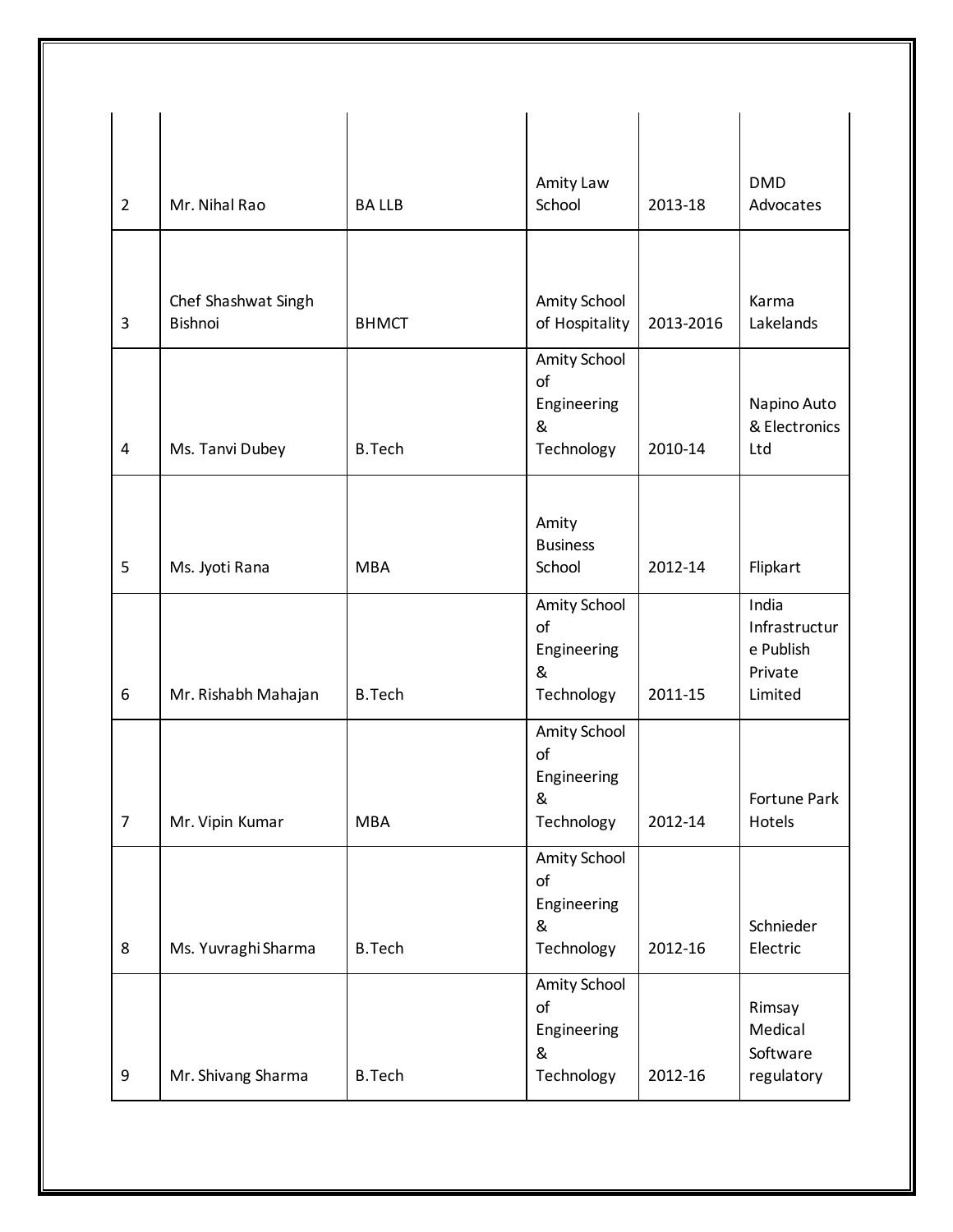| 10 | PRAGYA NAGAR      | <b>B. ARCH</b>         | Amity School<br>of<br>Architecture<br>and Planning | 2013-18 | KABIRA-<br>Architecture,<br>Conservation<br>&<br>Managemen<br>$\mathsf{t}$ |
|----|-------------------|------------------------|----------------------------------------------------|---------|----------------------------------------------------------------------------|
| 11 | Ayush Shrivastava | <b>BALLB</b>           | Amity Law<br>School                                | 2013-18 | Misnistry of<br>Commerce<br>and Industry,<br>Govt of India                 |
| 12 | Amrita Singh      | <b>BTech Biotech</b>   | Amity school<br>of<br>Biotechnolog<br>y            | 2014-18 | Integral<br>Molecular,<br>Philadelphia,<br><b>USA</b>                      |
| 13 | Shreya Pal        | <b>BTech Biotech</b>   | Amity school<br>of<br>Biotechnolog<br>y            | 2014-18 | Glaxo Smith<br>kline, New<br>York, USA                                     |
| 14 | Aditi Sinha       | Msc Biotech            | Amity school<br>of<br>Biotechnolog<br>у            | 2013-15 | <b>RSPL Group</b>                                                          |
| 15 | Muskan Khandelwal | <b>BTech Biotech</b>   | Amity school<br>of<br>Biotechnolog<br>y            | 2015-19 | GEP<br>Worldwide                                                           |
| 16 | Pooja Bhardwaj    | Post Basic Bsc Nursing | Amity<br>College of<br>Nursing                     | 2011-15 | Metro<br>Hospital                                                          |
| 17 | Sini Aniyan       | <b>Bsc Nursing</b>     | Amity<br>College of<br>Nursing                     | 2011-15 | Aakash<br>Healthcare                                                       |